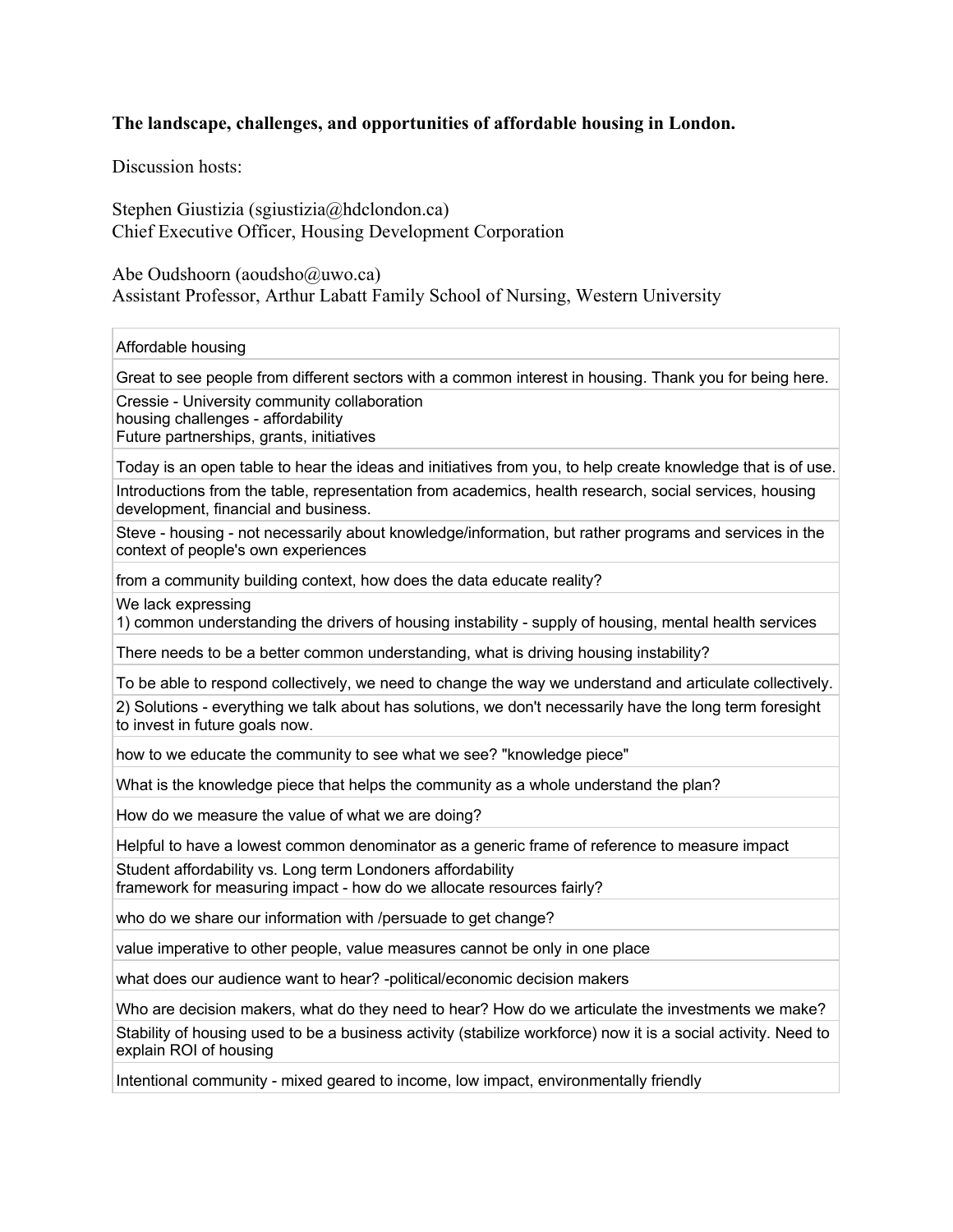people who are ready to come build need the incentive (help getting permits, lease from city, etc.)

We would hope that through our solutions the number of people who need our help decline.

We need research to find out where we need to focus our solutions

Innovations and Solution Lab and Community Housing Transition Centre both researching and looking for research to further our understanding

Solutions Lab - Looking for research/policy changes

Dollar to dollar parity - Where should we invest our money to get the best return? Some projects have immediate returns, others are gradual

Some benefits manifest slower than others, where do we invest our money and time for solutions?

We need to invest ins supply and also the people we don't want to lose their home - engage in supports

Engage in both sides - Invest in new housing, as well as people who are about to lose their homes, prevents same outcome

Model that supports people after homelessness - community integration, mental health, substance abuse

community based participatory research project - involved community partners: what do people need to thrive in transition out of homelessnes

Opportunity in London - is that what leads to affordable housing? or does affordable housing lead to more opportunities

housing that is affordable and sustainable creates multiplier effect, increases retention of students, increases people remaining housed

A where does the research connect to the decision making?

There is no better way to provoke decision makers than bringing in the data, but telling the story along with the data.

research projects aren't a comprehensive solution for community needs, more of a deep dive on a specific problem

There is a need to link all the research and practical work to tell an effective story of the London housing issues and solutions

intercommunication between community groups is vital, creating a system versus creating a project.

people are literally dying because they don't have adequate housing, but landlords know they have the power

not a single problem - life skills need to be taught, not just a housing problem

the city is doing what they can, landlords have the power

we need to humanize the story of homelessness and housing, using all of our resources and knowledge to engage

one of the biggest things we can do is help people who are unstable remain or become stable

we have the right programs, we may just need to tweak them

Rapidly aging population - losing health, more people with mobility issues, where do they go? Specialized portion of population

there are so many things going on that need to be understood and taken into account

People in housing support roles spend all their time with people who need housing. they often can't participate in the conversation